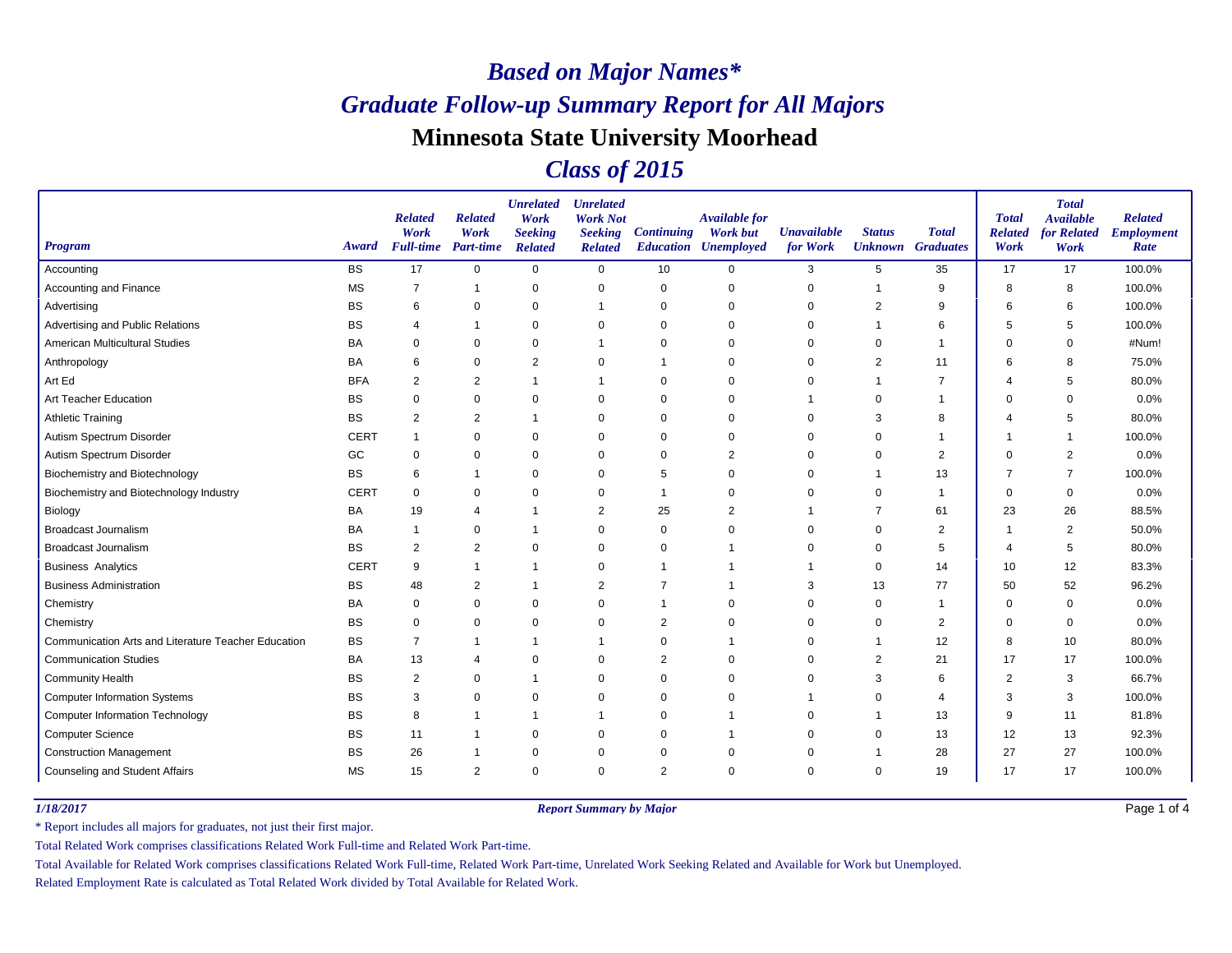## *Class of 2015*

| <b>Program</b>                           | Award       | <b>Related</b><br>Work<br><b>Full-time</b> Part-time | <b>Related</b><br>Work | <b>Unrelated</b><br>Work<br><b>Seeking</b><br><b>Related</b> | <b>Unrelated</b><br><b>Work Not</b><br><b>Seeking</b><br><b>Related</b> | <b>Continuing</b> | <b>Available for</b><br><b>Work but</b><br><b>Education Unemployed</b> | <b>Unavailable</b><br>for Work | <b>Status</b>  | <b>Total</b><br><b>Unknown</b> Graduates | <b>Total</b><br><b>Related</b><br>Work | <b>Total</b><br><b>Available</b><br>for Related<br>Work | <b>Related</b><br><b>Employment</b><br>Rate |
|------------------------------------------|-------------|------------------------------------------------------|------------------------|--------------------------------------------------------------|-------------------------------------------------------------------------|-------------------|------------------------------------------------------------------------|--------------------------------|----------------|------------------------------------------|----------------------------------------|---------------------------------------------------------|---------------------------------------------|
| <b>Creative Writing</b>                  | <b>MFA</b>  | $\overline{1}$                                       | $\overline{1}$         | $\mathbf{1}$                                                 | $\mathbf 0$                                                             | $\mathbf{1}$      | $\Omega$                                                               | 1                              | 3              | 8                                        | $\overline{2}$                         | 3                                                       | 66.7%                                       |
| <b>Criminal Justice</b>                  | BA          | 26                                                   | 6                      | 5                                                            | 6                                                                       | 8                 |                                                                        | 1                              | 9              | 62                                       | 32                                     | 38                                                      | 84.2%                                       |
| <b>Criminal Justice</b>                  | <b>BSW</b>  | $\overline{1}$                                       | $\pmb{0}$              | $\mathbf 0$                                                  | $\mathbf 0$                                                             | $\mathbf 0$       | $\Omega$                                                               | 0                              | $\mathbf 0$    |                                          |                                        | $\overline{1}$                                          | 100.0%                                      |
| Curriculum and Instruction               | <b>MS</b>   | 34                                                   |                        | $\mathbf 0$                                                  | $\mathbf 0$                                                             |                   | $\Omega$                                                               | 0                              | 4              | 40                                       | 35                                     | 35                                                      | 100.0%                                      |
| Documentary Journalism                   | <b>BS</b>   | 0                                                    | 0                      | 0                                                            | 0                                                                       | $\Omega$          | $\Omega$                                                               | 0                              |                |                                          | $\Omega$                               | 0                                                       | 0.0%                                        |
| Early Childhood Education -Non-Licensure | <b>BA</b>   | 2                                                    | $\mathbf 0$            | $\mathbf 0$                                                  | $\mathbf 1$                                                             | $\mathbf 0$       | $\Omega$                                                               |                                | $\mathbf 0$    | $\overline{4}$                           | $\overline{2}$                         | 2                                                       | 100.0%                                      |
| Early Childhood Teacher Education        | <b>BS</b>   | 16                                                   | $\overline{4}$         | $\mathbf 0$                                                  | $\mathbf 0$                                                             | 1                 | 3                                                                      | $\Omega$                       | $\mathbf 0$    | 24                                       | 20                                     | 23                                                      | 87.0%                                       |
| <b>East Asian Studies</b>                | <b>BA</b>   | 0                                                    | 0                      | 0                                                            | $\mathbf 0$                                                             | $\Omega$          | $\Omega$                                                               | 0                              |                | $\mathbf 1$                              | $\Omega$                               | 0                                                       | 0.0%                                        |
| Economics                                | <b>BA</b>   | 2                                                    | $\mathbf 0$            | $\mathbf 0$                                                  | 0                                                                       | 3                 |                                                                        |                                | $\mathbf 0$    | $\overline{7}$                           | $\overline{2}$                         | 3                                                       | 66.7%                                       |
| <b>Educational Leadership</b>            | <b>MS</b>   | 22                                                   | $\mathbf 1$            | $\overline{1}$                                               | $\mathbf 0$                                                             | $\overline{2}$    |                                                                        | 0                              | 3              | 30                                       | 23                                     | 25                                                      | 92.0%                                       |
| <b>Educational Leadership</b>            | <b>SPEC</b> | 3                                                    | $\pmb{0}$              | $\mathbf 0$                                                  | $\mathbf 0$                                                             | $\Omega$          | $\Omega$                                                               | 0                              | 0              | 3                                        | 3                                      | 3                                                       | 100.0%                                      |
| <b>Elementary Inclusive Education</b>    | <b>BS</b>   | 62                                                   | 9                      | $\mathbf 0$                                                  | $\mathbf 1$                                                             | 1                 | $\mathbf 4$                                                            | 1                              | 13             | 91                                       | 71                                     | 75                                                      | 94.7%                                       |
| English                                  | <b>BA</b>   | 8                                                    | $\overline{2}$         | $\mathbf{1}$                                                 | $\overline{2}$                                                          | 3                 | $\overline{2}$                                                         | $\Omega$                       | 3              | 21                                       | 10                                     | 13                                                      | 76.9%                                       |
| English and Mass Communications          | <b>BA</b>   | 3                                                    | $\overline{2}$         | $\overline{2}$                                               | -1                                                                      | 2                 |                                                                        | 0                              | 0              | 11                                       | 5                                      | 8                                                       | 62.5%                                       |
| <b>Exercise Science</b>                  | BS          | 17                                                   | 9                      | 6                                                            | $\overline{7}$                                                          | 6                 | $\overline{2}$                                                         | 0                              | 14             | 61                                       | 26                                     | 34                                                      | 76.5%                                       |
| <b>Film Production</b>                   | <b>BA</b>   | 8                                                    | 5                      | $\overline{2}$                                               | 3                                                                       |                   | $\Omega$                                                               |                                | $\overline{2}$ | 22                                       | 13                                     | 15                                                      | 86.7%                                       |
| <b>Film Studies</b>                      | <b>BA</b>   | 0                                                    |                        | $\pmb{0}$                                                    | $\mathbf 0$                                                             | $\Omega$          |                                                                        |                                | $\Omega$       | $\mathbf 1$                              |                                        | -1                                                      | 100.0%                                      |
| Finance                                  | <b>BS</b>   | 9                                                    | 0                      | $\overline{1}$                                               | 0                                                                       | 2                 | $\Omega$                                                               | 0                              | 4              | 16                                       | 9                                      | 10                                                      | 90.0%                                       |
| Geographic Information Science           | <b>CERT</b> | 1                                                    | $\mathbf 0$            | $\mathbf 0$                                                  | $\mathbf 0$                                                             | $\Omega$          | $\Omega$                                                               | 0                              |                | $\overline{c}$                           |                                        | $\overline{1}$                                          | 100.0%                                      |
| Geosciences                              | <b>BS</b>   | 0                                                    | $\mathbf 0$            | $\overline{2}$                                               | $\mathbf 0$                                                             |                   |                                                                        |                                |                | 5                                        | $\Omega$                               | 3                                                       | 0.0%                                        |
| Gerontology                              | BA          | 1                                                    | 0                      | 0                                                            | -1                                                                      |                   |                                                                        | $\Omega$                       | $\Omega$       | 4                                        |                                        | 2                                                       | 50.0%                                       |
| Gerontology                              | <b>BSW</b>  | $\overline{2}$                                       | $\pmb{0}$              | $\mathbf 0$                                                  | $\mathbf 0$                                                             | 0                 | $\Omega$                                                               | 0                              | $\mathbf 0$    | $\overline{c}$                           | $\overline{2}$                         | $\overline{2}$                                          | 100.0%                                      |
| <b>Graphic Communications</b>            | <b>BS</b>   | 14                                                   | $\mathbf 0$            | $\overline{2}$                                               | -1                                                                      | 0                 | 3                                                                      | 0                              | 5              | 25                                       | 14                                     | 19                                                      | 73.7%                                       |
| Graphic Design                           | <b>BFA</b>  | 8                                                    | $\mathbf 0$            | $\mathbf 0$                                                  | $\mathbf 0$                                                             | $\Omega$          | $\Omega$                                                               |                                | $\mathbf 0$    | 9                                        | 8                                      | 8                                                       | 100.0%                                      |
| <b>Health Services Administration</b>    | <b>BS</b>   | 12                                                   | $\mathbf 1$            | $\overline{1}$                                               | $\mathbf 0$                                                             | $\overline{4}$    | $\overline{2}$                                                         | 0                              | $\overline{2}$ | 22                                       | 13                                     | 16                                                      | 81.3%                                       |
| <b>Health Teacher Education</b>          | <b>BS</b>   | 5                                                    | $\overline{2}$         | $\mathbf 0$                                                  | $\mathbf 0$                                                             |                   |                                                                        | $\Omega$                       | $\overline{2}$ | 11                                       | $\overline{7}$                         | 8                                                       | 87.5%                                       |
| <b>Healthcare Administration</b>         | <b>MHA</b>  | 3                                                    |                        | 0                                                            | 0                                                                       | 2                 | $\Omega$                                                               | $\Omega$                       | 0              | 6                                        | Δ                                      | 4                                                       | 100.0%                                      |
| History                                  | BA          | 0                                                    | $\mathbf 0$            | $\overline{4}$                                               | $\mathbf 0$                                                             | $\Omega$          | $\Omega$                                                               | 0                              | -1             | 5                                        | $\Omega$                               | $\overline{\mathcal{A}}$                                | 0.0%                                        |

*1/18/2017 Report Summary by Major*

Page 2 of 4

\* Report includes all majors for graduates, not just their first major.

Total Related Work comprises classifications Related Work Full-time and Related Work Part-time.

Total Available for Related Work comprises classifications Related Work Full-time, Related Work Part-time, Unrelated Work Seeking Related and Available for Work but Unemployed.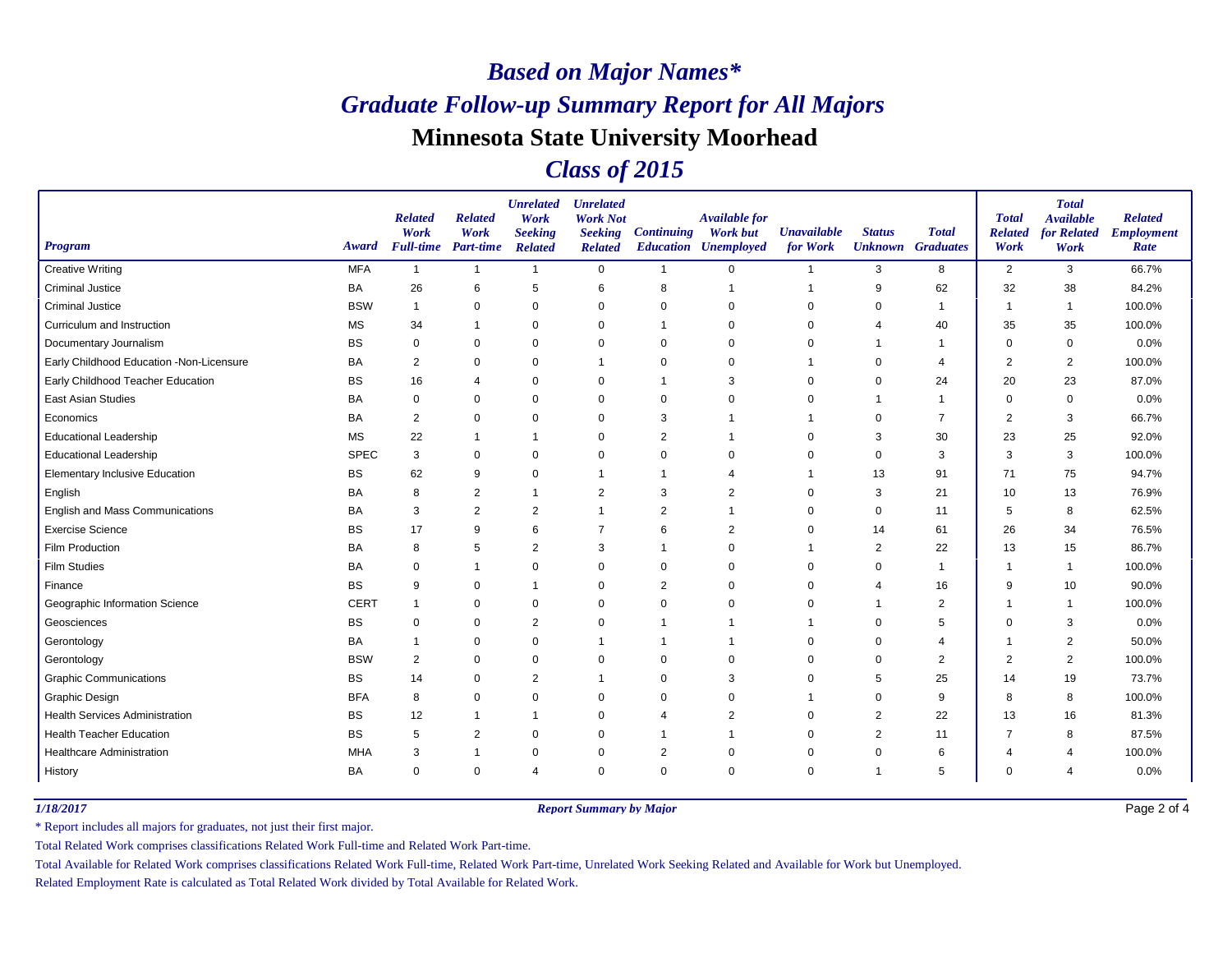## *Class of 2015*

| <b>Program</b>                     | Award       | <b>Related</b><br>Work<br><b>Full-time</b> | <b>Related</b><br>Work<br><b>Part-time</b> | <b>Unrelated</b><br>Work<br><b>Seeking</b><br><b>Related</b> | <b>Unrelated</b><br><b>Work Not</b><br><b>Seeking</b><br><b>Related</b> | <b>Continuing</b> | <b>Available for</b><br><b>Work but</b><br><b>Education Unemployed</b> | <b>Unavailable</b><br>for Work | <b>Status</b>  | <b>Total</b><br><b>Unknown</b> Graduates | <b>Total</b><br><b>Related</b><br>Work | <b>Total</b><br><b>Available</b><br>for Related<br>Work | <b>Related</b><br><b>Employment</b><br>Rate |
|------------------------------------|-------------|--------------------------------------------|--------------------------------------------|--------------------------------------------------------------|-------------------------------------------------------------------------|-------------------|------------------------------------------------------------------------|--------------------------------|----------------|------------------------------------------|----------------------------------------|---------------------------------------------------------|---------------------------------------------|
| <b>International Business</b>      | <b>BS</b>   | 0                                          | $\mathbf 0$                                | $\mathbf 0$                                                  | $\mathbf 0$                                                             | $\mathbf 1$       | $\Omega$                                                               | 0                              | $\mathbf 0$    | $\mathbf{1}$                             | $\mathbf 0$                            | $\mathbf 0$                                             | 0.0%                                        |
| <b>International Studies</b>       | <b>BS</b>   | 2                                          | 0                                          | $\overline{1}$                                               | 0                                                                       | $\mathbf 1$       | $\mathbf 0$                                                            | 6                              | 0              | 10                                       | $\overline{2}$                         | 3                                                       | 66.7%                                       |
| <b>Legal Studies</b>               | BA          | 0                                          | $\mathbf 0$                                | $\mathbf 0$                                                  | $\mathbf 0$                                                             | 0                 | $\mathbf 0$                                                            | 0                              |                |                                          | $\Omega$                               | $\mathbf 0$                                             | 0.0%                                        |
| <b>Liberal Arts</b>                | AA          | $\overline{2}$                             | $\mathbf 1$                                | $\mathbf 1$                                                  |                                                                         | $\overline{7}$    | $\Omega$                                                               | 0                              | 3              | 15                                       | 3                                      | $\overline{4}$                                          | 75.0%                                       |
| Life Science Education             | <b>BS</b>   | 2                                          | 2                                          | 0                                                            | 0                                                                       | 0                 | $\Omega$                                                               | 0                              | 0              | 4                                        | 4                                      | $\overline{4}$                                          | 100.0%                                      |
| <b>Mass Communications</b>         | <b>BS</b>   | 14                                         | $\overline{4}$                             | $\mathbf 0$                                                  | 1                                                                       | 4                 |                                                                        | 0                              | 0              | 24                                       | 18                                     | 19                                                      | 94.7%                                       |
| Mathematics                        | <b>BA</b>   | 0                                          | $\mathbf 0$                                | $\mathbf 0$                                                  | 0                                                                       | 1                 | $\Omega$                                                               | 0                              | $\Omega$       | 1                                        | $\Omega$                               | $\mathbf 0$                                             | 0.0%                                        |
| Mathematics                        | <b>BS</b>   | $\overline{7}$                             | 0                                          | $\overline{1}$                                               | 0                                                                       | 0                 | $\Omega$                                                               |                                | $\mathbf 0$    | 9                                        |                                        | 8                                                       | 87.5%                                       |
| Mathematics Teacher Education      | <b>BS</b>   | $\overline{\mathbf{4}}$                    | $\mathbf{1}$                               | $\mathbf 0$                                                  | 0                                                                       | 0                 |                                                                        | 0                              |                | $\overline{7}$                           | 5                                      | 6                                                       | 83.3%                                       |
| Multimedia Journalism              | <b>BS</b>   | 3                                          | $\mathbf 0$                                | $\mathbf 0$                                                  | 0                                                                       | $\Omega$          | $\Omega$                                                               | 0                              | $\Omega$       | 3                                        | 3                                      | 3                                                       | 100.0%                                      |
| Music                              | BA          | 0                                          | 0                                          | $\overline{1}$                                               | 0                                                                       | 0                 | -1                                                                     | 0                              | 0              | 2                                        | $\Omega$                               | $\overline{2}$                                          | 0.0%                                        |
| Music Industry                     | <b>BA</b>   | 0                                          | 0                                          | $\overline{1}$                                               | 0                                                                       | -1                | $\Omega$                                                               | 0                              | $\mathbf 0$    | 2                                        | $\Omega$                               | $\overline{1}$                                          | 0.0%                                        |
| Music Industry                     | <b>BMUS</b> | 5                                          | $\mathbf{1}$                               | $\overline{1}$                                               | 0                                                                       | 0                 | 2                                                                      | 0                              |                | 10                                       | 6                                      | 9                                                       | 66.7%                                       |
| Music Performance                  | <b>BMUS</b> | 0                                          | 0                                          | 0                                                            | 0                                                                       | -1                | $\Omega$                                                               | 0                              |                | $\overline{2}$                           | $\Omega$                               | $\mathbf 0$                                             | 0.0%                                        |
| Music Teacher Education            | <b>BS</b>   | 3                                          | 0                                          | $\mathbf 0$                                                  | 0                                                                       | $\Omega$          | $\Omega$                                                               | 0                              |                | 4                                        | 3                                      | 3                                                       | 100.0%                                      |
| Nursing                            | <b>BSN</b>  | 42                                         | 8                                          | $\overline{1}$                                               |                                                                         | 6                 |                                                                        | 0                              | 13             | 72                                       | 50                                     | 52                                                      | 96.2%                                       |
| Nursing                            | <b>MS</b>   | 6                                          | $\sqrt{2}$                                 | $\mathbf 0$                                                  |                                                                         | 0                 | $\Omega$                                                               | 0                              | $\mathbf 0$    | 9                                        | 8                                      | 8                                                       | 100.0%                                      |
| <b>Operations Management</b>       | <b>BS</b>   | 19                                         | $\overline{c}$                             | $\mathbf 0$                                                  | 0                                                                       | -1                | 3                                                                      | 0                              | 8              | 33                                       | 21                                     | 24                                                      | 87.5%                                       |
| Paralegal                          | <b>BS</b>   | 12                                         | $\mathbf 0$                                | $\overline{1}$                                               | 1                                                                       | $\overline{2}$    | $\Omega$                                                               | 0                              | $\overline{1}$ | 17                                       | 12                                     | 13                                                      | 92.3%                                       |
| Philosophy                         | BA          | 0                                          | $\mathbf 0$                                | $\mathbf 0$                                                  | 0                                                                       | 0                 | $\Omega$                                                               | 0                              |                | -1                                       | $\Omega$                               | $\mathbf 0$                                             | 0.0%                                        |
| Photojournalism                    | <b>BS</b>   | 0                                          | $\mathbf 1$                                | $\mathbf 0$                                                  | 0                                                                       | 0                 | $\Omega$                                                               | 0                              | 2              | 3                                        |                                        | $\overline{1}$                                          | 100.0%                                      |
| <b>Physical Education</b>          | <b>BS</b>   | 4                                          | 3                                          | $\mathbf{1}$                                                 | $\mathbf 0$                                                             | -1                | -1                                                                     | 0                              | -1             | 11                                       | 7                                      | 9                                                       | 77.8%                                       |
| Physical Education (non-teaching)  | <b>BA</b>   | 0                                          | $\mathbf 0$                                | $\mathbf 0$                                                  | 0                                                                       | -1                | $\Omega$                                                               | 0                              | $\Omega$       | -1                                       | $\Omega$                               | 0                                                       | 0.0%                                        |
| Physical Education (non-teaching)  | <b>BS</b>   | 0                                          | $\mathbf 0$                                | $\mathbf 0$                                                  | 0                                                                       | 0                 | $\Omega$                                                               | 0                              | -1             |                                          | $\Omega$                               | 0                                                       | 0.0%                                        |
| Physics                            | <b>BS</b>   | $\overline{2}$                             | $\overline{1}$                             | $\pmb{0}$                                                    | 0                                                                       | $\Omega$          | $\Omega$                                                               | $\overline{\phantom{a}}$       | $\overline{2}$ | 6                                        | 3                                      | 3                                                       | 100.0%                                      |
| <b>Political Science</b>           | BA          | 3                                          | $\mathbf 0$                                | -1                                                           |                                                                         | $\overline{2}$    | $\Omega$                                                               |                                |                | 9                                        | 3                                      | 4                                                       | 75.0%                                       |
| Professional Portfolio Development | <b>CERT</b> | 0                                          | $\mathbf{1}$                               | 0                                                            | 0                                                                       | 0                 | $\mathbf 0$                                                            | 0                              | 0              |                                          |                                        | -1                                                      | 100.0%                                      |
| <b>Professional Writing</b>        | <b>CERT</b> | 9                                          | $\overline{1}$                             | $\mathbf 0$                                                  | $\mathbf 0$                                                             | 2                 | $\overline{1}$                                                         | 0                              | $\mathbf 0$    | 13                                       | 10                                     | 11                                                      | 90.9%                                       |

*1/18/2017 Report Summary by Major*

Page 3 of 4

\* Report includes all majors for graduates, not just their first major.

Total Related Work comprises classifications Related Work Full-time and Related Work Part-time.

Total Available for Related Work comprises classifications Related Work Full-time, Related Work Part-time, Unrelated Work Seeking Related and Available for Work but Unemployed.